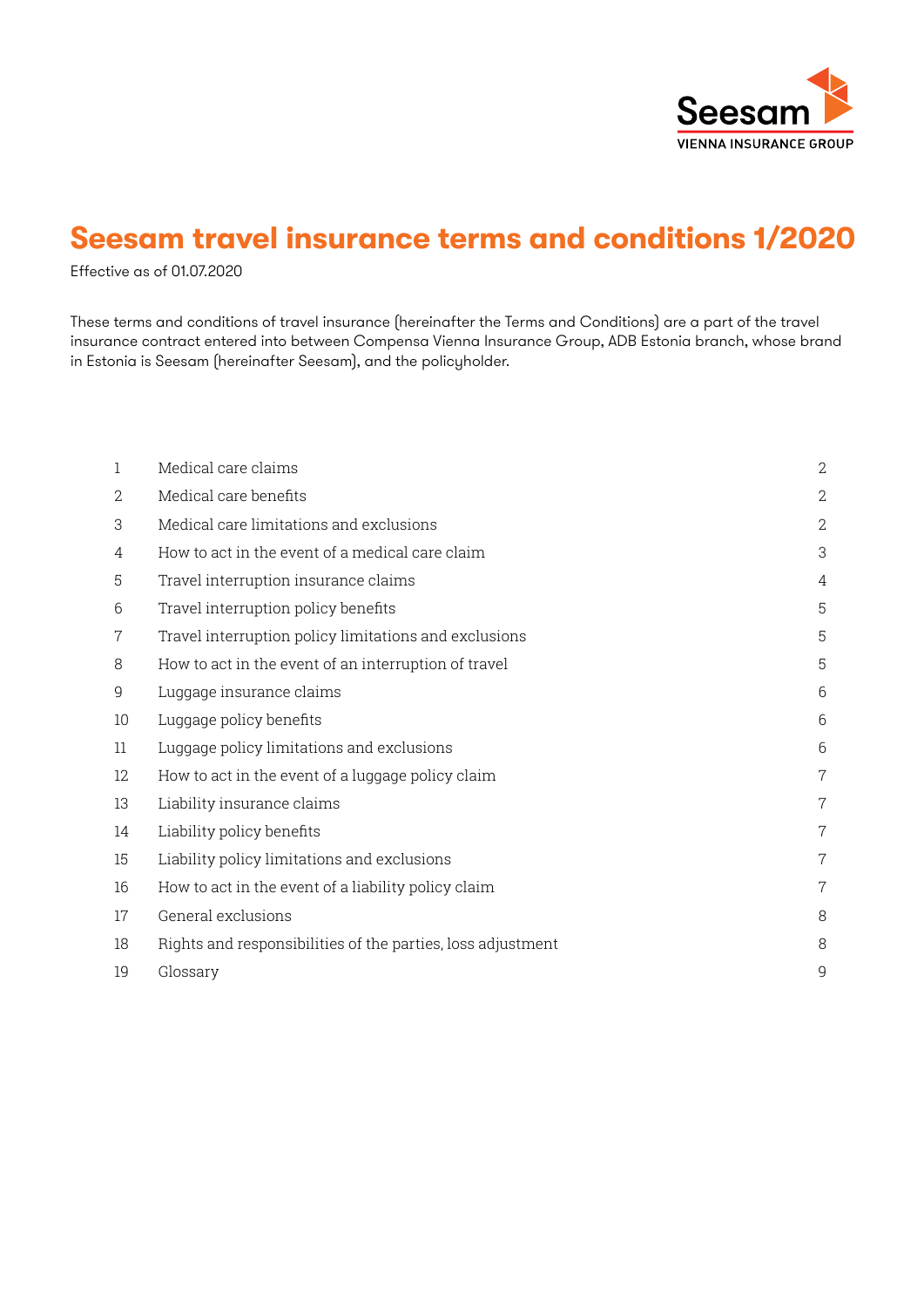# **MEDICAL CARE**

# **1 Medical care claims**

An insured event under medical care insurance is when the insured suffers an accident, unexpected acute illness, or death during their travels.

# **2 Medical care benefits**

The following expenses shall be covered in the event of a medical care insurance claim during foreign travel:

#### **2.1 Treatment expenses**

- 2.1.1 Doctor-prescribed treatment expenses during foreign travel, hospital stay fees, tests, and medication.
- 2.1.2 Cost of doctor-prescribed essential medical supplies during foreign travel.
- 2.1.3 Cost of emergency dental care in a foreign country in the amount of up to 200 euros per trip per insured.

#### **2.2 Chronic illness**

- 2.2.1 Costs of treating the unexpected worsening of a chronic illness, up to 5,000 Euros.
- 2.2.2. A chronic disease shall be understood as a state of health which is by its nature recurrent, constant or long-term.

#### **2.3 Pregnancy**

- 2.3.1 Costs of treating unexpected complications of a pregnancy, up to 5,000 Euros.
- 2.3.2 Damage shall not be covered which occurs after the 28th week of pregnancy or which is associated with delivery, abortion, IVF, birth control, or a delivered child.

#### **2.4 Transportation and lodging expenses**

- 2.4.1 Expenses for transporting the patient to the medical facility (incl. by helicopter) and back shall be covered.
- 2.4.2 In the event of medical necessity, the transportation and lodging costs of returning the covered traveller home shall be covered.
- 2.4.3 If the covered traveller requires assistance in returning home as a result of medical care provided during an insured incident, Seesam will cover the travel and lodging expenses of an accompanying individual up to 1,000 Euros.
- 2.4.4 Expenses under points 2.4.2 and 2.4.3 must have prior approval from Seesam.

#### **2.5 Disability**

An insured traveller whose accident results in a partial or complete disability which is legally defined within one year of the accident shall receive a partial disability benefit of 5,000 Euros or a complete disability benefit of 10,000 Euros.

#### **2.6 Death**

In the event of the insured individual's death while travelling in a foreign country, the expense of repatriating the remains to Estonia or the cost of burial services in the foreign country shall be covered up to 10,000 Euros. The benefit shall be paid to the individual who bears the expense.

# **3 Medical care limitations and exclusions**

#### **3.1 Validity of medical care coverage**

If the insured person is engaged in the activities listed in points 3.2 or 3.3 in a foreign country, the medical care coverage shall apply only if the policy has an additional coverage rider for the specified activity. Point 3.5.2 contains activities during which the insurance coverage does not apply.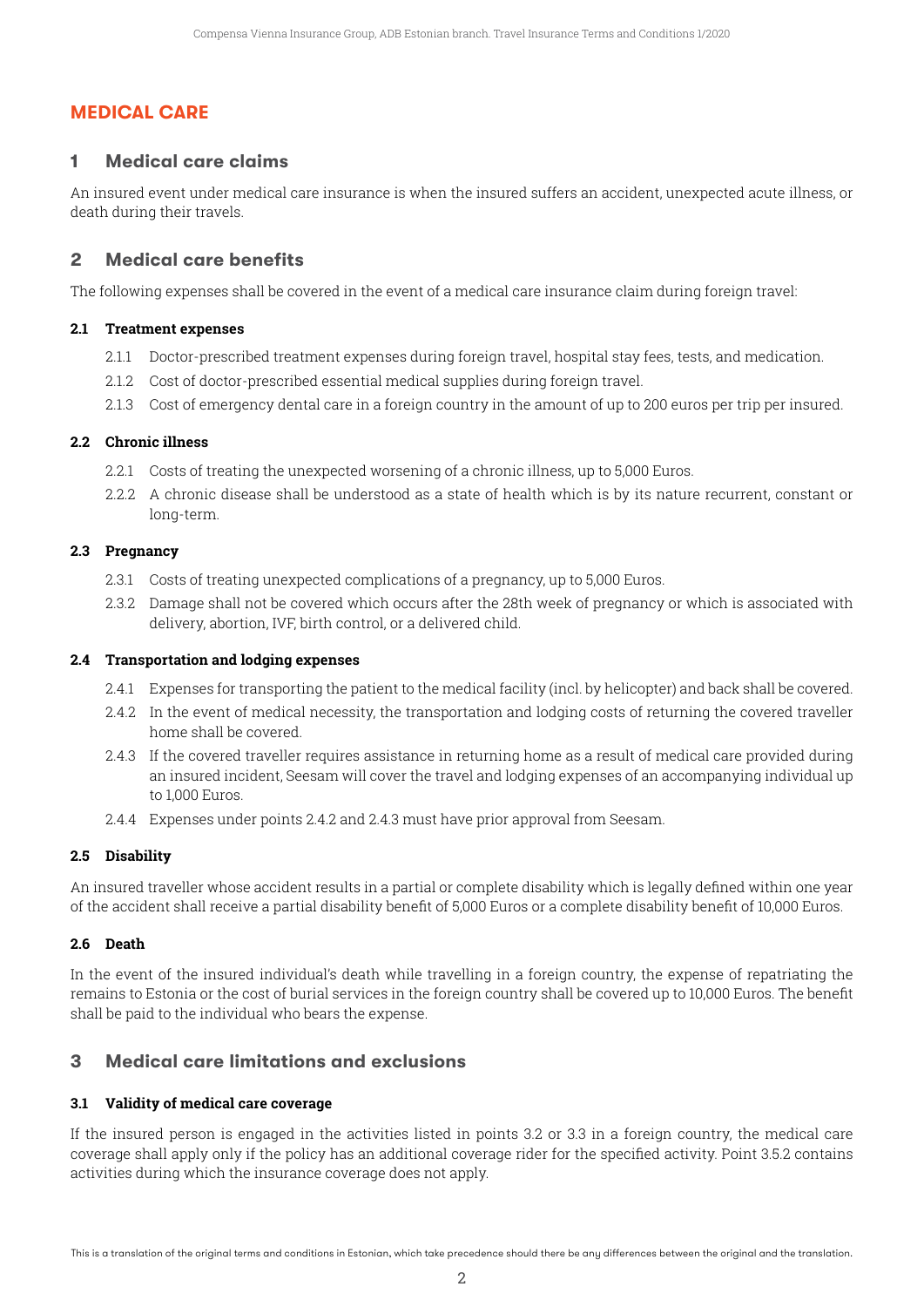#### **3.2 Dangerous hobbies**

If the insured person is engaged in a foreign country in the activities listed below, the policy shall contain the indication "Dangerous hobby" in order for the medical care coverage to apply. These activities are:

- 3.2.1 alpine skiing or snowboarding or at winter sports centres on marked trails;
- 3.2.2 weightlifting, powerlifting, ice hockey, riding ATV-s or snowmobiles;
- 3.2.3 participation as a competitive athlete in a tournament or training camp;
- 3.2.4 participation in hikes though uninhabited land up to an altitude of 5,000 meters lasting for more than three consecutive days. Such hikes must be conducted by a professional guide;
- 3.2.5 participation in military training activities, assuming that such activities do not occur in an active war or battle zone or in proximity to any armed conflict.

#### **3.3 Dangerous work**

Dangerous work is to be understood as employment in a physically demanding occupation (construction, agriculture, forestry, manufacturing, long-distance driving, etc.).

#### **3.4 Terrorism, natural disasters, crisis zones**

Medical care coverage shall be valid in the event of terrorism, natural disasters, unrest, and other crisis situations only if the event in question began after the travel was underway and if the insured person has taken all reasonable measures to avoid harm.

#### **3.5 Medical care exclusions**

- 3.5.1 The following expenses shall not be covered by the insurance contract:
	- 3.5.1.1 planned treatment;
	- 3.5.1.2 treatment above and beyond that which is unavoidable (i.e. physical therapy). Unavoidable care is that care whose delay may cause permanent damage to the health of the insured person;
	- 3.5.1.3 alternative medicine and scientifically unproven treatment methods;
	- 3.5.1.4 preventative procedures, i.e. vaccines, except in the course of medical care.
	- 3.5.1.5 expenses related to oncological illness, except costs up to an initial diagnosis, if such a diagnosis was made for the first time during travel;
	- 3.5.1.6 expenses related to sexually transmitted diseases (incl, AIDS, HIV), except costs up to an initial diagnosis, if such a diagnosis was made for the first time during travel;
	- 3.5.1.7 treatment of illnesses arising from psychiatric disorders (i.e. depression, phobias);
	- 3.5.1.8 attack by or contact with chemical, biological, or nuclear weapons;
	- 3.5.1.9 participation in military action;
	- 3.5.1.10 activities related to general exclusions (point 17).
- 3.5.2 Medical care insurance does not cover the following activities:
	- 3.5.2.1 mountain climbing, motor sports, flying sports, contact sports (boxing, judo, etc.) extreme sports (skateboard and bicycle tricks, etc.) downhill skiing or snowboarding outside of marked trails, diving below 40 meters, wakeboarding or surfboarding, skydiving or bungee jumping, sailing on the open sea if not returning to port at least once every seven days;
	- 3.5.2.2 working as a peace officer, security guard, rescue worker, demolitions technician, excavator, diver, stuntman, or on a flight crew.

# **4 How to act in the event of a medical care claim**

- 4.1 In the event that medical care is needed, the insured must turn to a licensed doctor and receive a written record of the administered treatment, including a description of the symptoms, the time at which they appeared, and the diagnosis.
- 4.2 The insured may pay their own medical bills. In that event, they must retain a receipt for later presentation to Seesam. The insured may turn directly to Seesam or to one of Seesam's loss adjustment partners to pay a bill.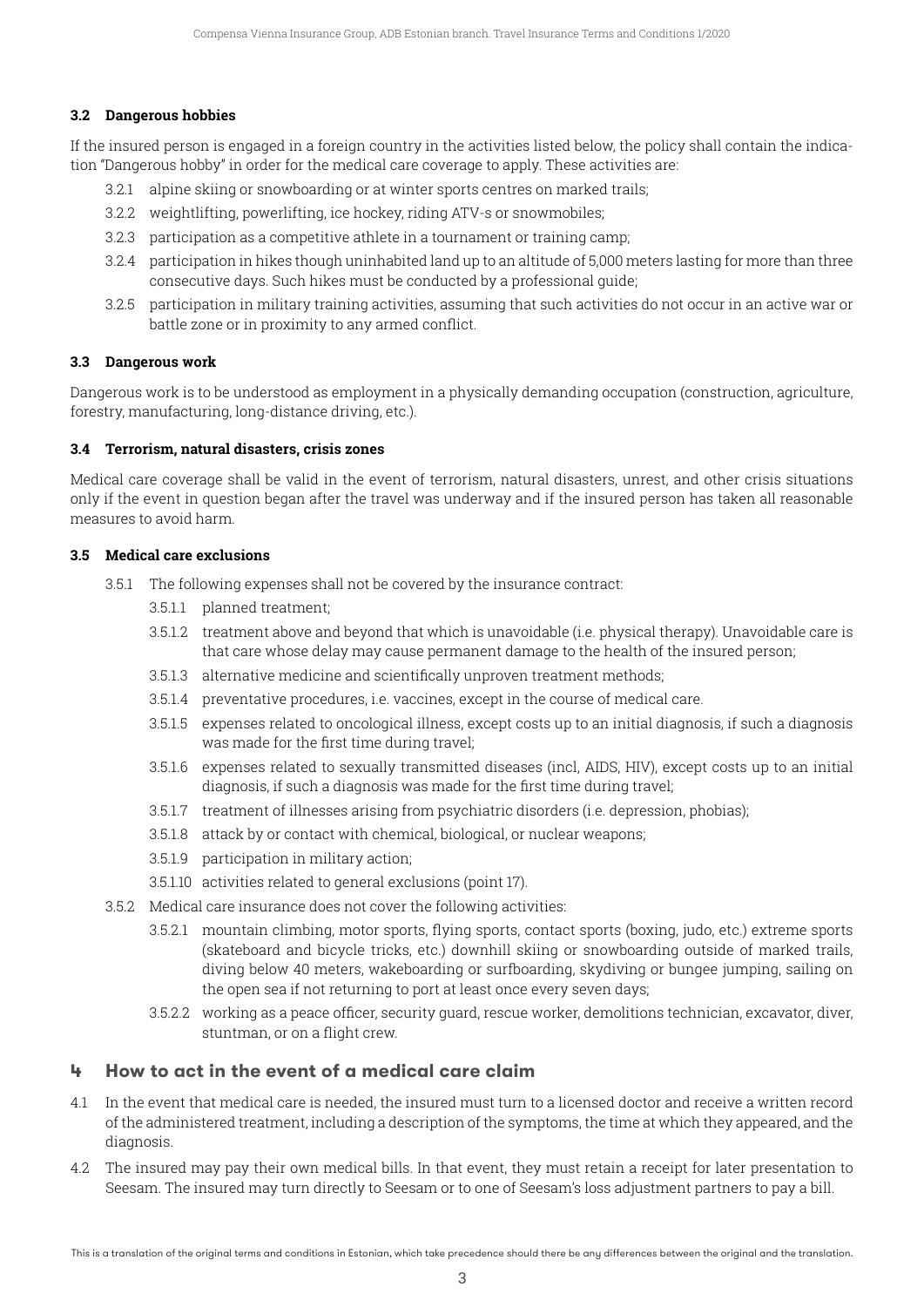- 4.3 Seesam or Seesam's loss adjustment partner must be immediately informed of repatriation, need for surgery or hospital care and to have the corresponding costs approved.
- 4.4 If needing treatment in Europe, the insured must present a European insurance card.

# **TRAVEL INTERRUPTION**

# **5 Travel interruption insurance claims**

The different travel interruption insurance options are basic coverage (5.1), expanded coverage(5.2), and optional cancellation (5.3). An insured event under travel interruption insurance depends on the options marked on the policy. The loss incurred shall only be covered if the appropriate coverage option is marked on the policy.

#### **5.1 An insured event under travel interruption insurance is**

- 5.1.1 illness, accident, or death (as limited by point 19.3.4) involving the insured, their travelling companions, host, or family member (parent, child, sister, brother, spouse or life partner;
- 5.1.2 critical condition or death of the insured's parent, grandparent, uncle, aunt, father-in-law, mother-in-law, sister, brother, child, grandchild, stepchild, daughter-in-law, son-in-law, or other loved one.
- 5.1.3 breakdown of a vehicle used for travel, theft, traffic accident, weather conditions which prevent travelling, overbooking or overcrowded airways;
- 5.1.4 changes made to the insured's itinerary which are beyond their control and were announced during travel or within 24 hours of the beginning of travel and were not caused by events listed in point 5.2;
- 5.1.5 damage or destruction of the insured's property in the country of their permanent residence, necessitating their presence.
- 5.1.6 theft of the insured's luggage, (incl. identification) or otherwise falling victim to a crime which makes following the original travel plans impossible;
- 5.1.7 becoming the only remaining traveller;
- 5.1.8 unexpected traffic jams. Loss stemming from normal traffic congestion at peak travel hours (7.4.3)will not be covered.

### **5.2 An insured event under expanded coverage is**

- 5.2.1 volcanic eruption, hurricane, flood, earthquake or other natural disaster;
- 5.2.2 an act of terrorism which occurs along the travel route during travel or in the preceding week;
- 5.2.3 evacuation due to natural disaster, war, or military-type situation, when the circumstance arose after the travel began. Seesam shall not organise the evacuation, but shall cover the expenses;
- 5.2.4 a strike of service providers (excl. travel agents), interruption of work or inability to pay;
- 5.2.5 cancellation of an event which was the goal of the travel or of a business-related meeting;
- 5.2.6 rescheduling of the flight or other means of transportation earlier that 24 hrs. before the beginning of the trip.

#### **5.3. Optional cancellation**

- 5.3.1 An insured event under optional cancellation is the cancellation of the trip by the insured for any reason, either before or during the trip.
- 5.3.2 In the event of an optional cancellation, 70% of the expense of the trip which the insured did not use and which the service provider was not able to refund will be compensated. Expenses incurred after the cancellation of the trip (i.e. tickets for a return journey) shall not be covered.
- 5.3.3 Optional cancellation insurance shall be in effect if the contract is made within two weeks of booking the travel or otherwise chartering the trip.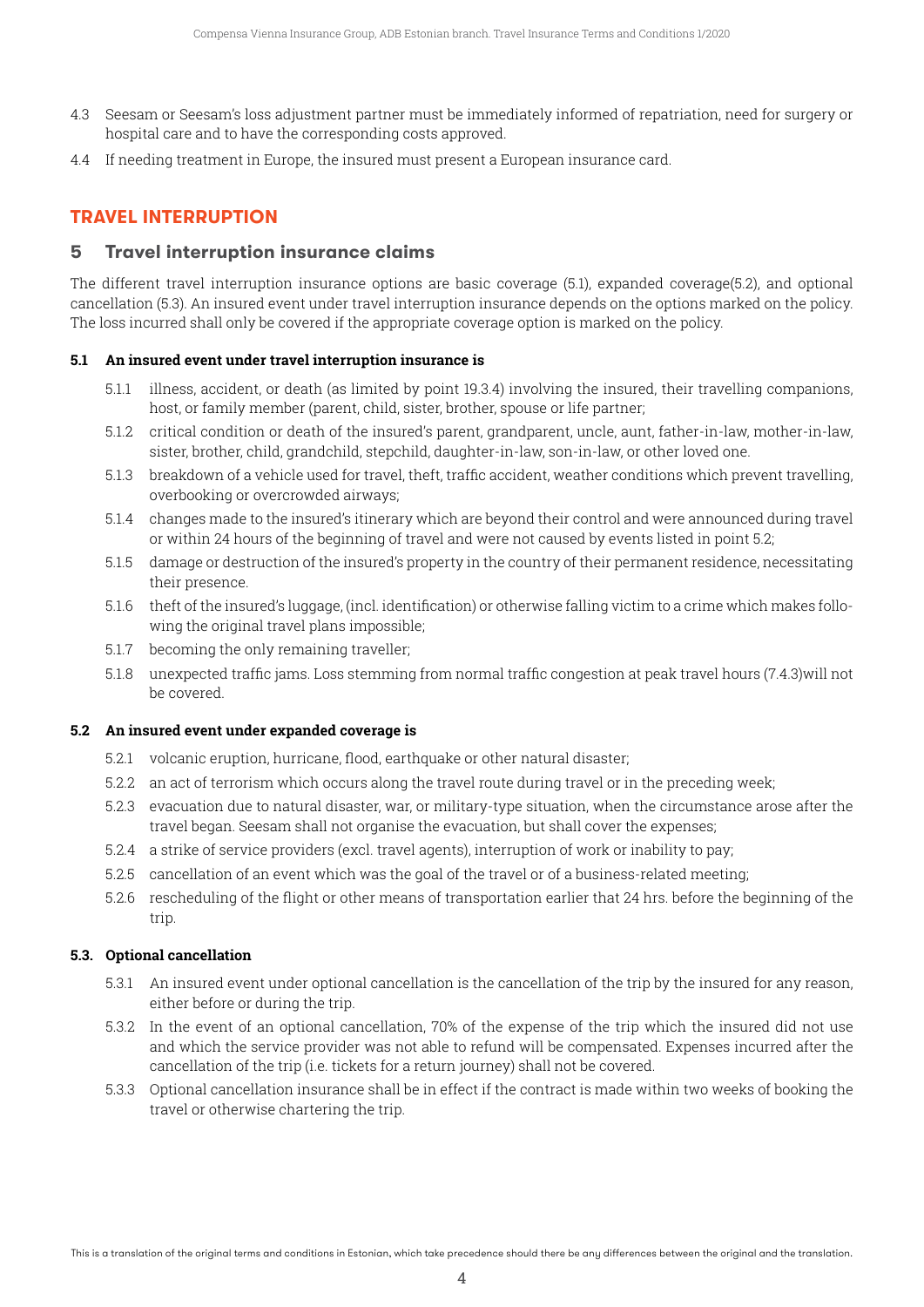# **6 Travel interruption policy benefits**

In the event of a covered interruption of travel, the cost of the unused services(6.1) or additional expenses incurred (6.2) which are associated with the policy shall be reimbursed. In the event that the insured has a claim for expenses from both point 6.1 and 6.2 simultaneously, reimbursement on the basis of the insurance contract shall be granted on the point of either 6.1 or 6.2, at the option of the insured.

- 6.1 The costs of services that were paid for and unused due to an interruption of travel which the insured was unable to have refunded by the service provider shall be covered. This includes expenses for transportation, lodging, entertainment (i.e. concert tickets, excursions, conferences).
- 6.2 Costs of transport and accommodation that were added to the initial travel package in order to continue on or return from the trip. Additional costs shall not be reimbursed if the return travel expense was not incurred before the insured event.
- 6.3 If the covered trip interruption occurred within 24 hours of leaving Estonia, Seesam shall cover expenses from both points 6.1 and 6.2.

# **7 Travel interruption limitations and exclusions**

- 7.1 An illness whose symptoms present earlier than the third calendar day after making the insurance contract shall not be considered an insured travel interruption event. (19.3.4)
- 7.2 A loss shall not be covered, if incurred due to inadequately formalized travel documentation (i.e. an expired document, missing visa).
- 7.3 A loss shall not be covered if incurred due to a state official's refusal to allow the insured to cross a border or a service provider's refusal to allow the insured onto a vehicle.
- 7.4 A loss shall not be covered if incurred due to inadequately planned scheduling. A schedule is inadequately planned if:
	- 7.4.1 connecting flight tickets were bought separately and the time between flights is less than 2 hours;
	- 7.4.2 arrival at the airport was planned without regard for the size and operation of the given airport. Arrival at the airport must occur at least 2 hours before departure of the flight;
	- 7.4.3 the time planned to complete a route was less than suggested by a map application (i.e. Google Maps), reckoning, among other things, the time of day when it was to be travelled.
- 7.5 Optional cancellation losses shall not be covered if the client has made the contract later than two weeks after booking the travel or otherwise chartering the trip;
- 7.6 A loss shall not be covered if connected with general exclusions(point 17).

# **8 How to act in the event of a travel interruption claim**

- 8.1 When a travel interruption arises, the insured must inform the lodging provider, transportation company, and other service providers.
- 8.2 In the event of an interruption due to health issues, the insured must secure a written statement of the time that symptoms first presented and a diagnosis from the doctor and present such to Seesam.
- 8.3 If an issue arises with a host, the insured must demonstrate that visiting that host was an important part of the trip and present a written statement from the host regarding the issue.
- 8.4 In the event of an issue with a means of transportation, the insured must secure documentation of the event from the transportation company as well as a receipt for any reimbursement received (i.e. unused airport fees) and present such to Seesam.
- 8.5 In the event of any issue, the insured must prove the scope and cost of the loss (18.1.3)
- 8.6 If a lodging enterprise, transportation company, or travel agency offers replacement services in exchange of a refund, Seesam shall deem the cost of the replacement service as equal with the unused service and that part of the loss shall not be valid for reimbursement under the terms of the contract.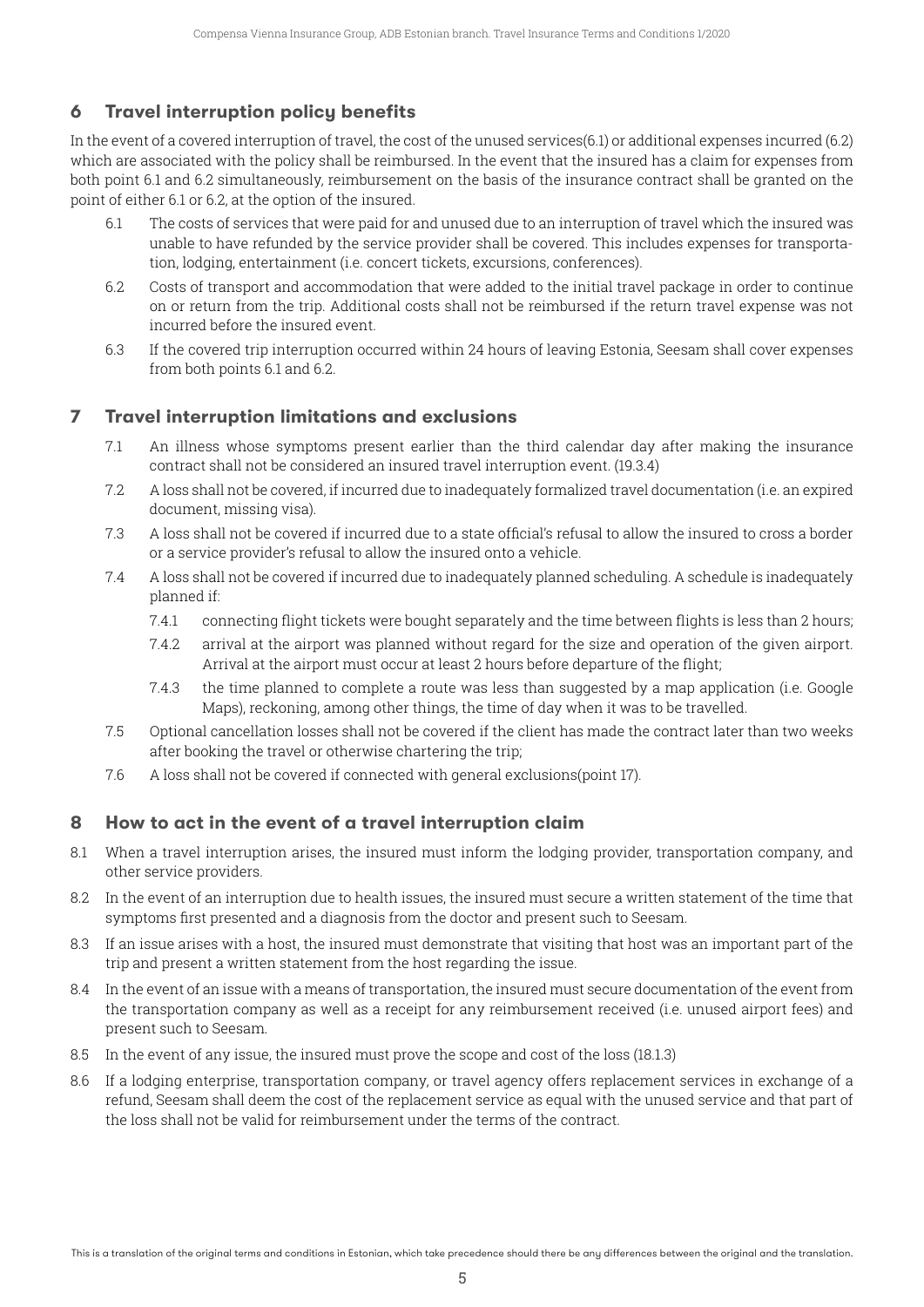# **LUGGAGE**

# **9 Luggage insurance claims**

Insured events under luggage(11.1) insurance include:

- 9.1 theft of luggage in a foreign country;
- 9.2 arrival of luggage entrusted to a transportation company at least four hours later than scheduled, or some other situation where the ensured did not have access to their luggage for at least four hours after they should have had access to it;
- 9.3 loss of or damage to luggage entrusted to a service provider;
- 9.4 a traffic accident in a foreign country. A traffic accident in the document at hand is understood as a collision between a motor vehicle and another road user;
- 9.5 damage inflicted to the insured's sporting equipment (i.e. skis) which occurs in the course of its intended use.

# **10 Luggage policy benefits**

- 10.1 The benefit for delayed luggage is 40 Euros per day. The benefit limit per unit (i.e. suitcase) is 200 Euros.
- 10.2 If the delay of the luggage significantly hinders the goal of the trip, then in addition to the benefit listed in point 10.1 the cost of buying or renting the needful articles (i.e. sporting equipment, business attire, musical instruments) shall be covered up to 30% of the insured value of the luggage.
- 10.3 If the damaged items can be repaired, the cost of the repair shall be covered.
- 10.4 If the repair of the damaged item is not possible or financially feasible, the market value of the item at the time it was damaged shall be covered.
- 10.5 If the market value of the damaged item cannot be ascertained, then the retail price of the item shall be covered minus 15% depreciation per year starting from the date of purchase. Maximum depreciation 70%.
- 10.6 In an event concerning suitcases and bags, the insured may opt not to document the cost of the damage and receive a benefit of 30 euros for damage or 60 Euros for destruction.
- 10.7 In the event of lost or damaged identification, 100 euros shall be paid toward the application for replacement documents.

# **11 Luggage policy limitations and exclusions**

# **11.1 Luggage definition**

Luggage means all items brought along by the insured while traveling excluding commercial goods, product samples, motor vehicles, trailers, money, jewellery, precious stones, illegal items and irreplaceable items (i.e. works of art).

#### **11.2 Requirements for storing luggage**

- 11.2.1 Luggage must be reasonably secured.
- 11.2.2 Electronics such as computers, telephones, or cameras must be under the insured's constant supervision or in a locked room (i.e. a hotel room) which is not accessible to unauthorized persons.
- 11.2.3 Electronics must not be stowed in the baggage area of a means of transportation, unless the transportation company has prohibited bringing it into the vehicle.
- 11.2.4 If leaving the luggage in a public place is unavoidable, all reasonable measures must be taken to prevent loss
- 11.2.5 Luggage may only be left in an automobile during the day (6:00 AM- 10:00 PM). The automobile must also be locked and the luggage stowed out of sight.
- 11.2.6 If the requirements of storage are not adhered to, Seesam shall reduce the benefit by 50% of the amount of the loss.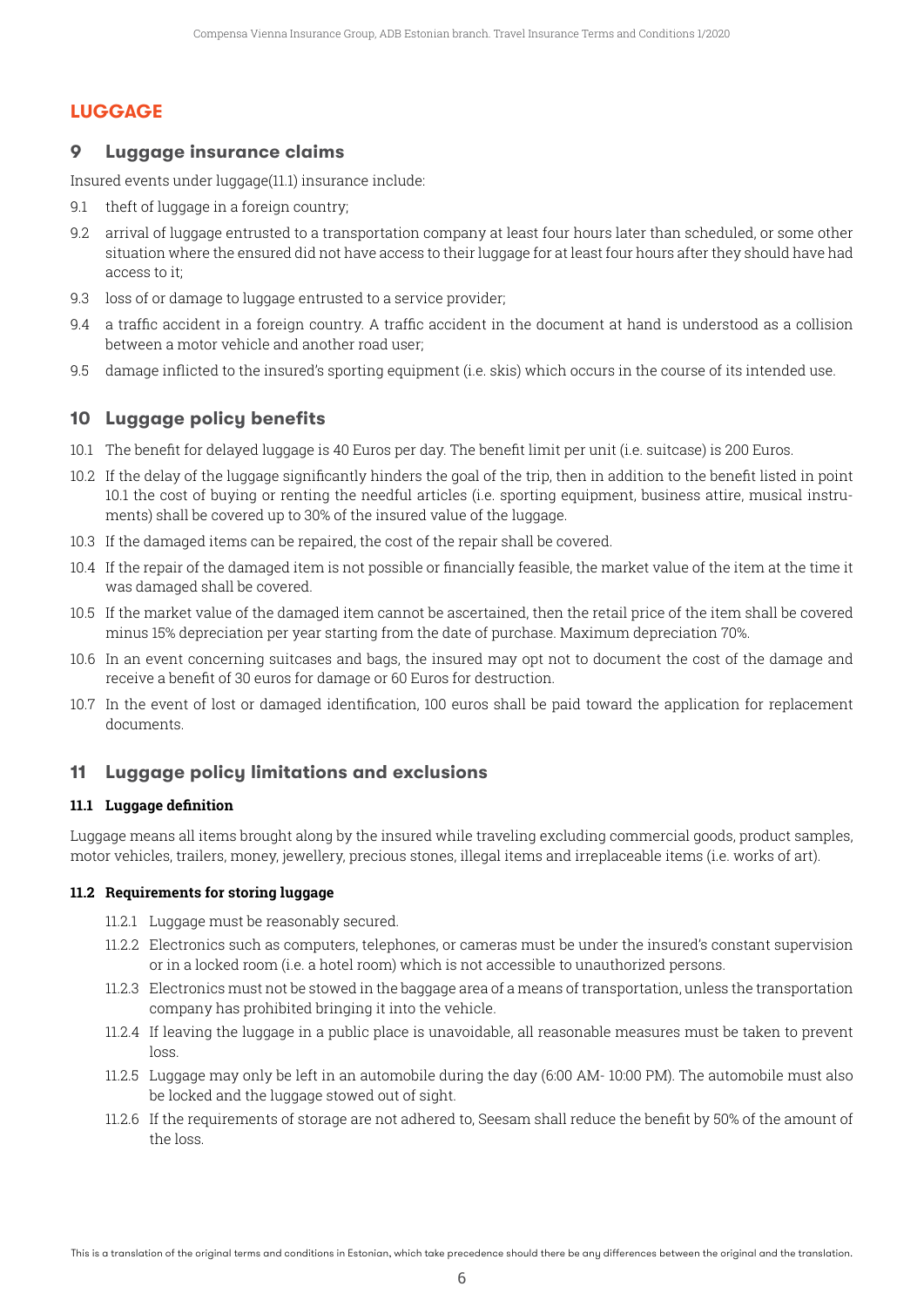#### **11.3 Luggage insurance coverage exclusions**

Damage to luggage caused by misplacing or forgetting the object, natural wear and tear, scratching, damage to decorative elements, the activity of officials, or related to general exclusions (point 17) shall not be covered under luggage insurance.

# **12 How to act in the event of a luggage policy claim**

- 12.1 In the event of damage or delay regarding luggage given to a transportation company, the company must be notified within 7 days and a written record of the damage must be acquired from the company and submitted to Seesam.
- 12.2 In the event of theft, the insured must turn to the police, request a written report of the incident and present it to Seesam.
- 12.3 If luggage is damaged, the damaged item must be photographed, showing both the damage and the entire object itself.
- 12.4 In the event of damage, theft, loss or destruction of luggage, the purchase documents for that item must be submitted to Seesam as well as proof of the item's market value (such as an internet link to a similar item).
- 12.5 Damaged electronics (i.e. telephone, computer, camera) must be retained and given to Seesam if Seesam wishes to inspect them to assess the damage.

# **LIABILITY**

#### **13 Liability insurance claims**

An insured event under liability coverage is understood to be loss caused unlawfully by the insured to a third party in a foreign country.

# **14 Liability policy benefits**

In the case of a liability insurance event, the damage caused to a third party's property or health (incl. treatment costs, disability) shall be covered. If necessary, legal aid for the defence of the insured shall be covered.

# **15 Liability policy limitations and exclusion**

- 15.1 If several persons are liable for causing the same loss, only the portion of the total loss which corresponds to the liability of the insured shall be covered.
- 15.2 On the basis of the contract, no liability shall be covered where the loss is:
	- 15.2.1 caused to the insured or the insured's family member;
	- 15.2.2 caused by a motor vehicle;
	- 15.2.3 connected to the insured's own responsibility for a rental vehicle;
	- 15.2.4 caused in the course of official activities or housekeeping activities;
	- 15.2.5 caused during a sporting event or in preparation for such;
	- 15.2.6 covered by the insured or the insured has agreed to cover without consulting with Seesam;
	- 15.2.7 connected to general exclusions (point 17).

# **16 How to act in the event of a liability policy claim**

- 16.1 In the event of a liability insurance claim, the insured must present the aggrieved party's demand for compensation, a statement from the insured about the event, and any other documentation regarding the extent of the loss and demand for compensation.
- 16.2 The insured may not agree to compensate the loss before Seesam has approved of it in a form that is reproducible in writing (15.2.6).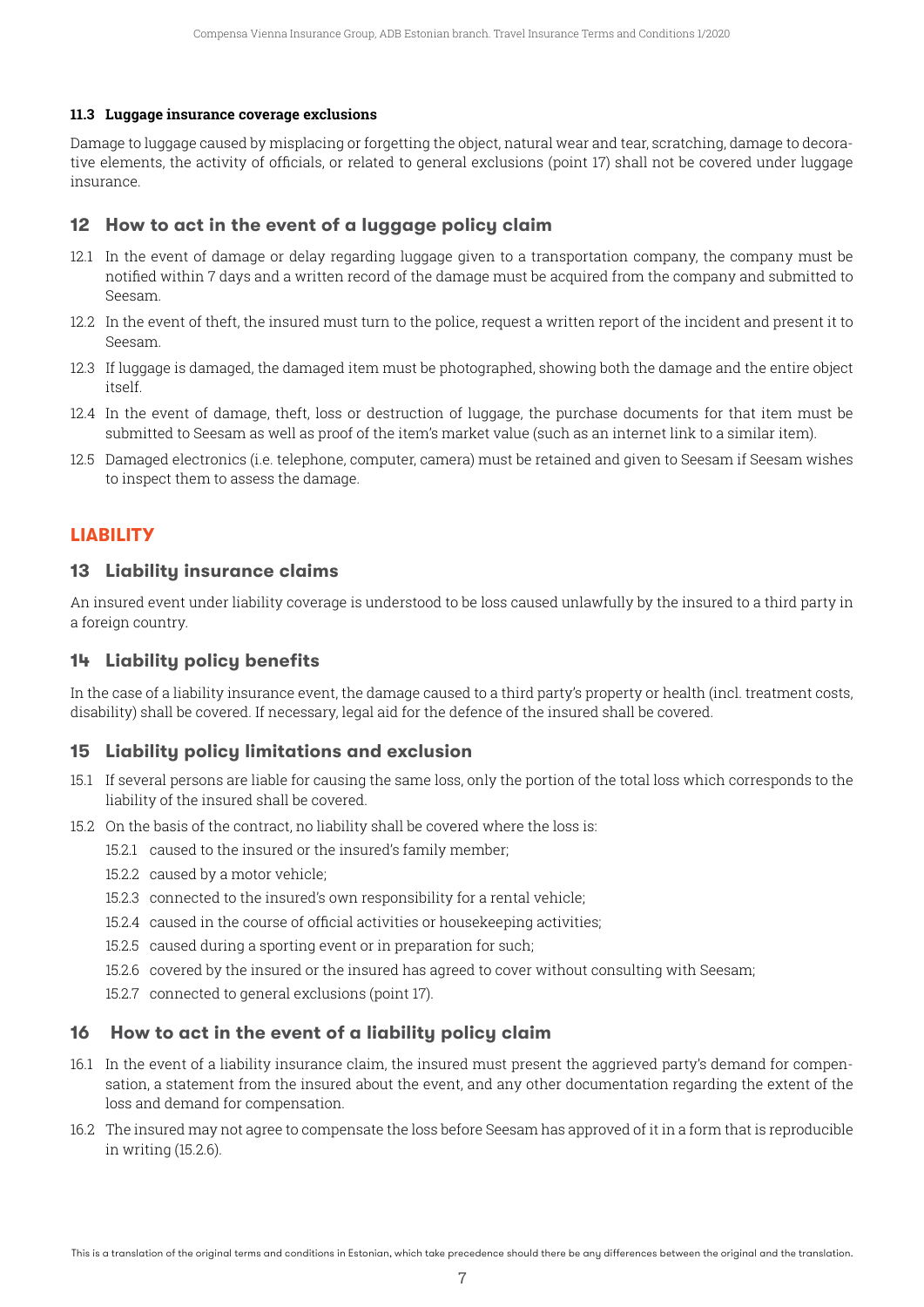# **OTHER**

# **17 General exclusions**

Regardless of the insurance coverage options chosen, no loss or expense shall be covered which:

- 17.1 is connected with facts or conditions known or foreseeable to the insured or within general knowledge at the time of entering into the contract or booking the travel;
- 17.2 occurs before paying for the policy;
- 17.3 has not occurred as a result of an insured incident;
- 17.4 is not listed as a benefit (i.e. non-material damage, per diem, secondary expenses);
- 17.5 lacks a corresponding note for coverage in the policy;
- 17.6 occurs outside the region or period of validity;
- 17.7 exceeds the sum insured or benefit limit;
- 17.8 lacks the necessary documentation or proof;
- 17.9 the insured should have borne even if the insured event had not occurred:
- 17.10 has been intentionally caused by the insured;
- 17.11 has been caused or exacerbated by the insured's state of intoxication, use of drugs, or being under the influence of medication or other substances;
- 17.12 has been caused or exacerbated by the insured's psychological disorders, incl. depression or anxiety disorders;
- 17.13 would cause Seesam to violate international sanctions in the payment thereof.

# **18 Rights and responsibilities of the parties, loss adjustment**

### **18.1 Responsibilities of the policyholder and the insured**

- 18.1.1 When entering into an insurance contract, the policyholder must convey to Seesam complete and truthful information on all pertinent facts that might affect the contract. The responsibility to inform is also in effect if the policyholder assumes that the information is already known to Seesam.
- 18.1.2 The policyholder must introduce and explain the responsibilities derived from the insurance contract to the insured individuals. It is assumed that the policyholder has introduced and explained the responsibilities derived from the insurance contract to the insured individuals. The policyholder is deemed to be identified with the insured individual.
- 18.1.3 It is the responsibility of the insured to document the occurrence of the insured event and the extent of the damage in a form that is reproducible in writing (i.e. certifications, e-mails, receipts, photos, screenshots, witness statements).
- 18.1.4 The insured must provide Seesam with accurate and complete information.
- 18.1.5 The insured and/or policyholder is/are obligated to return benefit compensation to Seesam if factors negating the compensation come to light after is has been disbursed or if the loss has been covered by a third party.
- 18.1.6 The insured is obligated to permit Seesam to receive information regarding all types of personal information in the event that such is necessary to determine the fulfilment of Seesam's responsibilities. If the aforementioned responsibility is not fulfilled, Seesam has the right to deny the claim.

#### **18.2 Seesam's responsibilities**

- 18.2.1 Seesam is obligated to fulfil the responsibilities derived from the law and the contract in good faith.
- 18.2.2 Seesam is obligated to resolve claims as quickly as possible, but not later than one month after receiving the necessary data and documents.

# **18.3 Rights of the insured and the policyholder**

- 18.3.1 In order to defray administrative costs arising from the insured event (i.e. telephone calls, translation, data transmission), the insured has the right to demand compensation from Seesam up to 100 Euros.
- 18.3.2 The policyholder and the insured have the right to receive a decision regarding the approval or denial of the claim.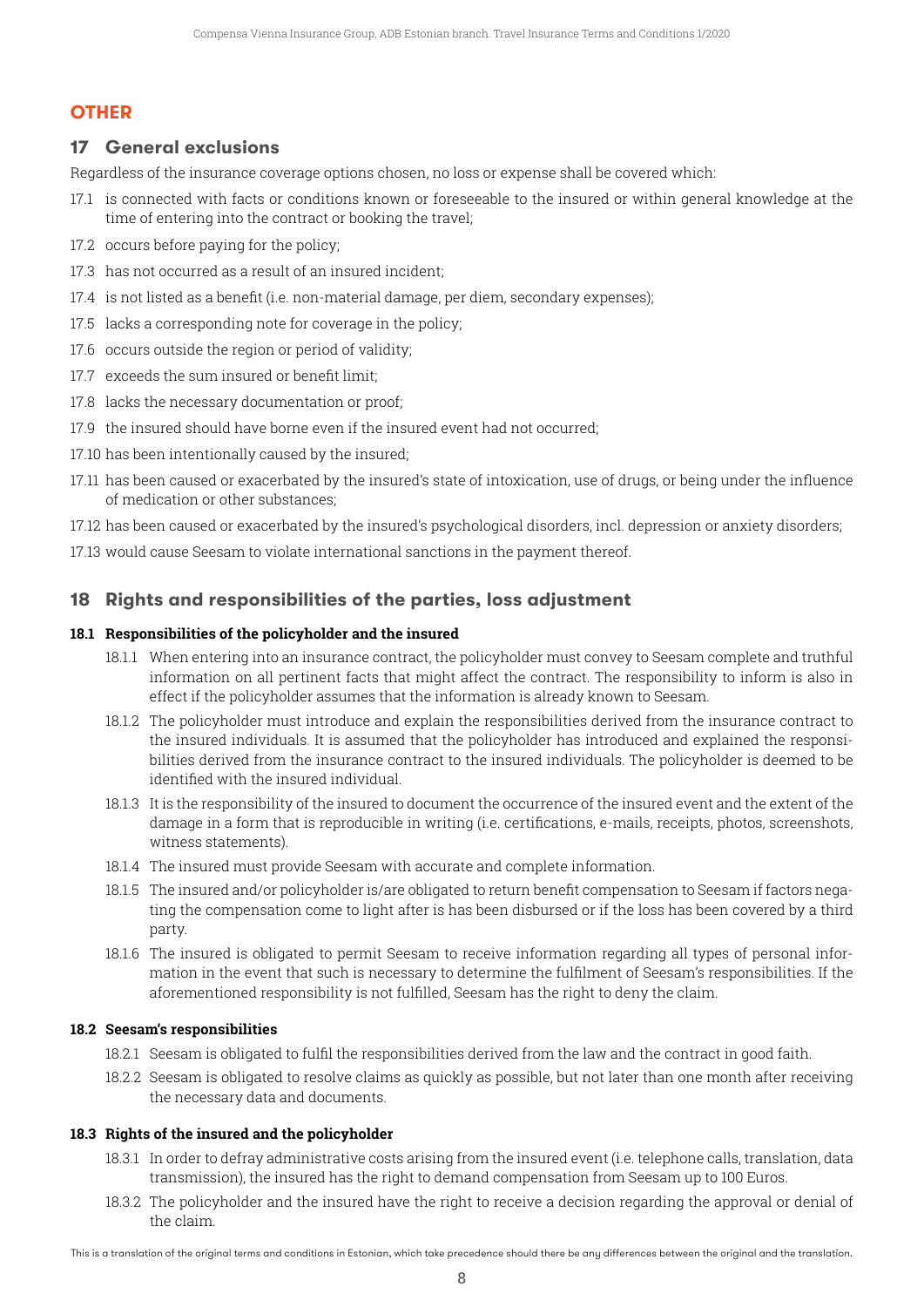#### **18.4 Seesam's rights**

- 18.4.1 Seesam has the right to direct the insured to seek compensation from the Estonian Health Insurance Fund or other party which has caused loss or damage.
- 18.4.2 When a claim regarding damaged property is approved, the ownership rights to the damaged property transfer to Seesam as well as claims on the party that caused the damage. If the insured does not surrender the damaged property to Seesam, then Seesam has the right to deduct the value of the damaged property from the compensation.
- 18.4.3 Seesam has the right to reduce the compensation, deny the claim, or demand the return of the compensation if it comes to light that the insured was in breach of requirements of the contract or did not present accurate information to Seesam.
- 18.4.4 Seesam has the right to hold negotiations with third parties on behalf of the insured.
- 18.4.5 Seesam has the right to collect on loss adjustment expenses which are not justified or not associated with the insured event.
- 18.4.6 Seesam has the right to deny the claim if the recipient is the subject of local sanctions or those of the EU, USA, or UN.

#### **18.5 Loss adjustment**

- 18.5.1 A damage claim must be filed with Seesam along with all documents that Seesam needs for handling the claim no later than one month after the end of the trip.
- 18.5.2 If it is not possible to ascertain the portion of the loss is connected to the insured, then compensation shall be paid in proportion to the insured's share among the number of the service's users (incl. children).
- 18.5.3 In order to resolve conflicts, the parties have the right to turn to the arbitration department of the Estonian Insurance Association or to the courts in accordance with the appropriate laws and conditions. The Financial Supervision Authority does not resolve contract-based conflicts between the insurer and the policyholder.

# **19 Glossary**

#### **19.1 Insurance contract**

An insurance contract means a contract between the insurer Compensa Vienna InsuranceGroup, ADB Estonian branch (hereinafter Seesam) and the policyholder which is reproducible in written form on the basis of which the policyholder undertakes to pay insurance premiums on time and Seesam undertakes, upon an insured event, to compensate for loss in accordance with the insurance contract.

- 19.1.1 The insurance contract shall consist of an insurance policy and these terms and conditions. All information regarding this contract shall be transmitted in a form which is reproducible in writing.
- 19.1.2 The insurance contract shall be deemed as entered into if the parties have reached an agreement on the essential terms and conditions of the contract. The entry into the contract shall be certified by a policy and the date of entry into the contract shall be deemed to be the date of issue of the policy as indicated in the policy.
- 19.1.3 The contract shall expire upon expiry of the insurance period, by agreement between the parties or in other cases provided for in law or in the contract.
- 19.1.4 Upon the occurrence of an insured event, either party may cancel the contract by notifying thereof no later than one month in advance after Seesam has made a decision concerning the compensation for the loss or the denial thereof.

#### **19.2 Trip**

A trip means the temporary stay of the insured person outside the Republic of Estonia.

- 19.2.1 The trip begins on the date of departure from Estonia and ends on the date of the return to Estonia.
- 19.2.2 In the case of recurring travel insurance effective for one year there is no limit on the number of trips, but the length of one trip may only be up to 60 days.